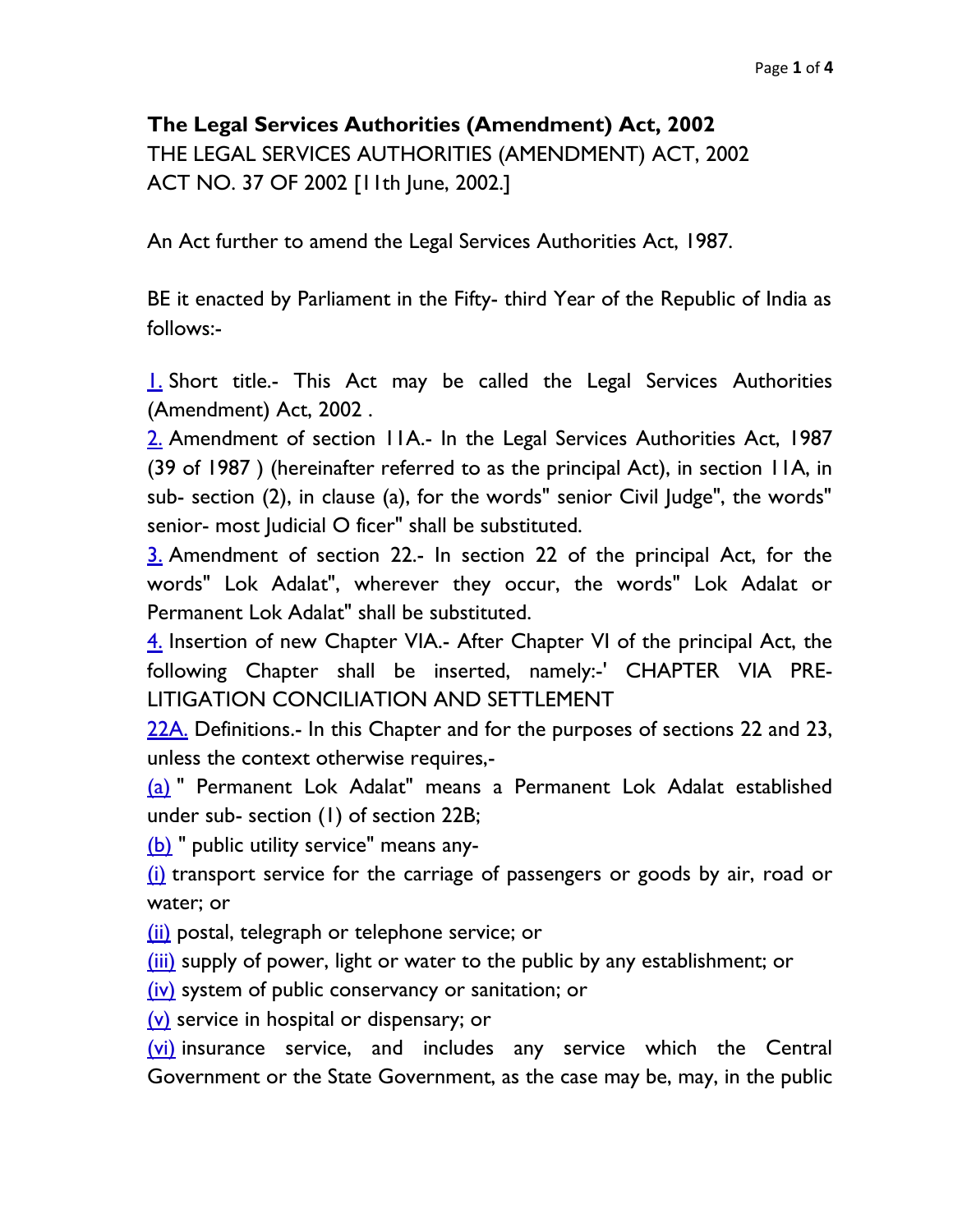interest, by notification, declare to be a public utility service for the purposes of this Chapter.

[22B.](http://indiankanoon.org/doc/1284933/) Establishment of Permanent Lok Adalats.-

[\(1\)](http://indiankanoon.org/doc/491237/) Notwithstanding anything contained in section 19, the Central Authority or, as the case may be, every State Authority shall, by notification, establish Permanent Lok Adalats at such places and for exercising such jurisdiction in respect of one or more public utility services and for such areas as may be specified in the notification.

[\(2\)](http://indiankanoon.org/doc/1015737/) Every Permanent Lok Adalat established for an area notified under subsection (1) shall consist of-

[\(a\)](http://indiankanoon.org/doc/653148/) a person who is, or has been, a district judge or additional district judge or has held judicial office higher in rank than that of a district judge, shall be the Chairman of the Permanent Lok Adalat; and

[\(b\)](http://indiankanoon.org/doc/626486/) two other persons having adequate experience in public utility service to be nominated by the Central Government or, as the case may be, the State Government on the recommendation of the Central Authority or, as the case may be, the State Autho ity, appointed by the Central Authority or, as the case may be, the State Authority, establishing such Permanent Lok Adalat and the other terms and conditions of the appointment of the Chairman and other persons referred to in clause (b) shall be such as may e prescribed by the Central Government.

[22C.](http://indiankanoon.org/doc/1991169/) Cognizance of cases by Permanent Lok Adalats.-

[\(1\)](http://indiankanoon.org/doc/769950/) Any party to a dispute may, before the dispute is brought before any court, make an application to the Permanent Lok Adalat for the settlement of dispute: Provided that the Permanent Lok Adalat shall not have jurisdiction in respect of any matter relating to an offence not compoundable under any law: Provided further that the Permanent Lok Adalat shall also not have jurisdiction in the matter where the value of the property in dispute exceeds ten lakh rupees: Provided also that the Central Government, may, by notification, increase the limit of ten lakh rupees specified in the second proviso in consultation with the Central Authority.

[\(2\)](http://indiankanoon.org/doc/569622/) After an application is made under sub- section (1) to the Permanent Lok Adalat, no party to that application shall invoke jurisdiction of any court in the same dispute.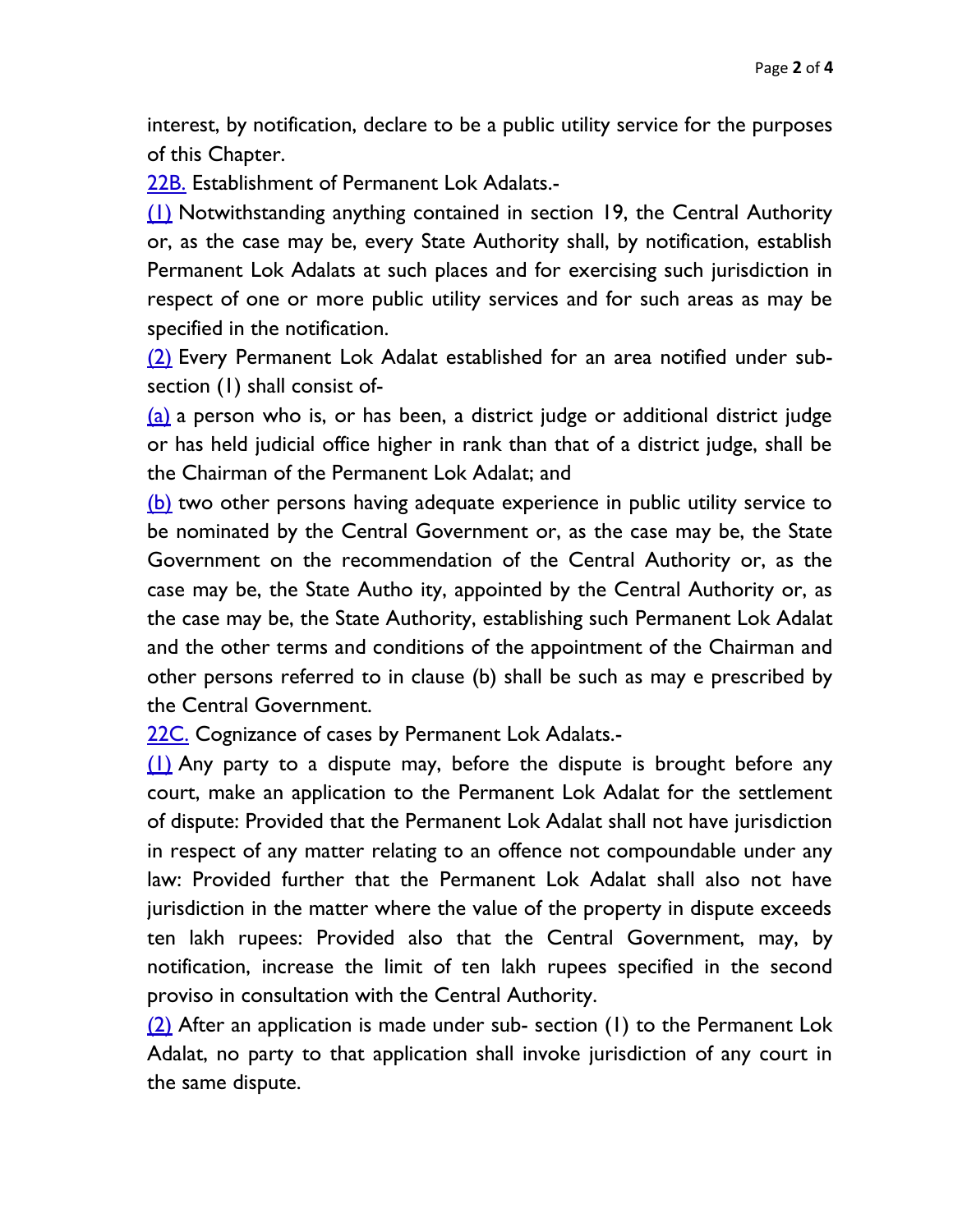[\(3\)](http://indiankanoon.org/doc/92527/) Where an application is made to a Permanent Lok Adalat under subsection (1), it-

[\(a\)](http://indiankanoon.org/doc/1356951/) shall direct each party to the application to file before it a written statement, stating therein the facts and nature of dispute under the application, points or issues in such dispute and grounds relied in support of, or in opposition to, such poin s or issues, as the case may be, and such party may supplement such statement with any document and other evidence which such party deems appropriate in proof of such facts and grounds and shall send a copy of such statement together with a copy of such ocument and other evidence, if any, to each of the parties to the application;

[\(b\)](http://indiankanoon.org/doc/503101/) may require any party to the application to file additional statement before it at any stage of the conciliation proceedings;

 $(c)$  shall communicate any document or statement received by it from any party to the application to the other party, to enable such other party to present reply thereto.

[\(4\)](http://indiankanoon.org/doc/1887947/) When statement, additional statement and reply, if any, have been filed under sub- section (3), to the satisfaction of the Permanent Lok Adalat, it shall conduct conciliation proceedings between the parties to the application in such manner as it thin s appropriate taking into account the circumstances of the dispute.

[\(5\)](http://indiankanoon.org/doc/1658333/) The Permanent Lok Adalat shall, during conduct of conciliation proceedings under sub- section (4), assist the parties in their attempt to reach an amicable settlement of the dispute in an independent and impartial manner.

[\(6\)](http://indiankanoon.org/doc/1079206/) It shall be the duty of every party to the application to cooperate in good faith with the Permanent Lok Adalat in conciliation of the dispute relating to the application and to comply with the direction of the Permanent Lok Adalat to produce eviden e and other related documents before it.

[\(7\)](http://indiankanoon.org/doc/69534/) When a Permanent Lok Adalat, in the aforesaid conciliation proceedings, is of opinion that there exist elements of settlement in such proceedings which may be acceptable to the parties, it may formulate the terms of a possible settlement of the dispu e and give to the parties concerned for their observations and in case the parties reach at an agreement on the settlement of the dispute, they shall sign the settlement agreement and the Permanent